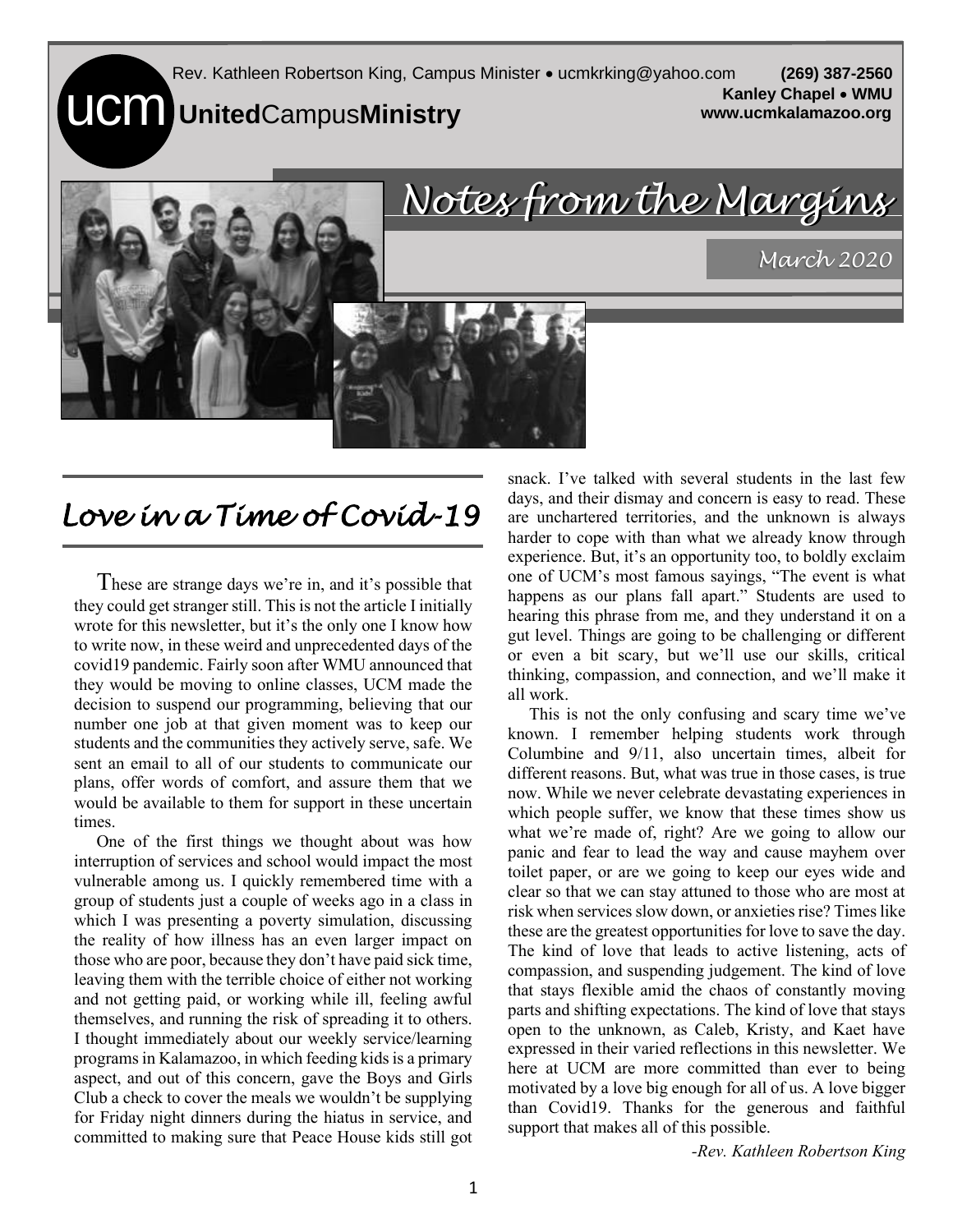## *Communication Beyond Boundaries*

While attending WMU as a freshman, I walked into my dorm building one night to see a regular sheet of printer paper with the dark silhouette of a city skyline and 'UCM Urban Plunge: Chicago' typed in all caps hanging up just beside my mailbox. Excited to travel away from class for a weekend, I eagerly signed up, not knowing we would be sleeping on the floor of a church just outside Downtown Chicago for two nights.

I met all kinds of people while working in Chicago. I can recall Al from an assisted living facility in Lincoln Park telling me about how he worked as an illustrator for the carnivals after World War II. Or Bernard, a funny fellow who was my euchre partner at a center for homelessness on the South Side, casually explaining his experience as a club dancer as he drew his next round of cards. The lack of restraint both Al and Bernard shared while talking to me felt both surprising and heartwarming. I could not believe that they would so readily tell another lad who'd just showed up out of nowhere to 'help out' so many details about their lives. It truly felt like we both set aside our judgements in order to allow the other individual to fully express themselves and their identity.

True, their stories were captivating. But what really stuck? Their smiles and friendly goodbyes as we were leaving. Sure – we were there to serve food, or to paint walls, or to help clean dishes. But what we all appreciated, resident and volunteer alike, was the communication we shared across boundaries and social class.

I truly feel that my service-oriented immersion in both Chicago and Kalamazoo, drove me to want to continue to listen and share experiences with people from disadvantaged backgrounds. Through communicating with one another – we learn what it means to be in another's shoes. We learn to hone our sense of empathy.

Since my time at UCM, I have worked with inmates from Washtenaw County Jail and from prisons all around the state. I've learned to suspend and challenge my judgements and allow for conversation to dictate itself. I don't think I'd feel as comfortable and as able to listen to inmates, let alone anyone, if I hadn't actively participated in service trips and youth-dialogues with UCM.

*Caleb attended WMU then transferred to U of M where he graduated with his degree. When looking through old UCM reflections, we found a file from the 2015 Chicago Urban Plunge trip Caleb speaks of in his article. Below you will find Caleb's reflection from 2015.*

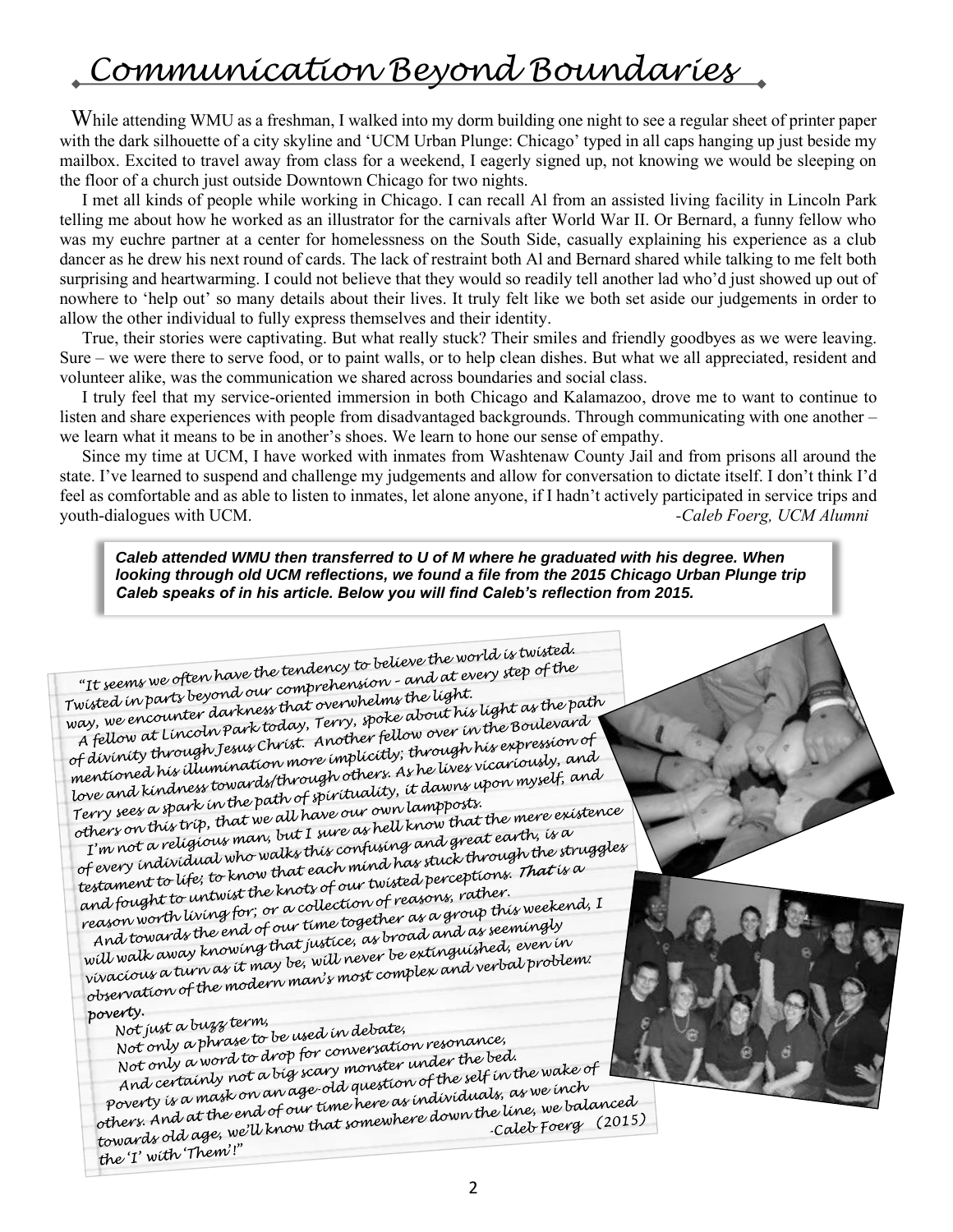"This semester I had the chance to volunteer at Peace House on Thursdays. The second week I volunteered, there were already kids who were glad to see me return. Peace House makes me feel as if I can build positive relationships with the kids who attend Peace House and to be a voice of encouragement. This semester I also gained insight into the need Peace House is filling when I asked a student what they enjoy most about Peace House, and she responded with she likes that she can play and do homework. I had always internalized the belief that time to play and do homework is something that we all have access to at home. If kids don't have the basic access to play and be a kid, and to be coached through homework, then succeeding in school becomes much more of a challenge

I have lived in Kalamazoo for almost 4 years, and Peace House has been one of the most meaningful ways that I have connected within the larger community of Kalamazoo. Since living in Kalamazoo, I have heard more than my fair share of negative rhetoric about KPS students, and though I've been aware of the systemic policies that cause the disparities these students face, I didn't realize I had still been internalizing some negative messages until volunteering at Peace House. When spending 2 hours a week with these thoughtful, intelligent kids, I've experienced a cognitive dissonance with some internalized messages that left me with a more complete understanding of the challenges the kids in this community face. Peace House offers a place where kids can be kids, and focus on homework; where students can be kind and studious, and themselves. I am glad that I can be a part of the Peace House community that is providing these kids with a safe space to grow, learn, and have fun."



*-Kaet*



"This is my fourth year with UCM and still every experience teaches me something new. I have seen some of the kiddos at the Boys and Girls Club grow up and it amazes me how much this organization impacts, not only the kids, but the community as a whole. I look forward to seeing their smiling faces every week and being able to reflect on each and every event. It has helped me grow as an individual. I am more willing to express myself and be vulnerable with those around me. The kids teach me to be honest with myself and my feelings and to take care of one another. They teach me to ask a lot of questions and challenge me to learn all of their names. They bring out the kid in me which is something that we all could benefit from, especially those of us currently in college who are being pressured to grow up. We can all use a bit of creativity and curiosity to keep us young and hopeful.

UCM has brought me a whole family of people that I otherwise never would have met. We share similar interests but come from different backgrounds and it's a wonderful place to grow. The organization as a whole is very welcoming and inviting which encourages us to think beyond ourselves and about others who we come into contact with. Without UCM I am not sure I would have developed into the leader I am today. I would not be confident in my abilities to succeed and I certainly would not have such amazing people supporting me along the way."

*-Kristy*